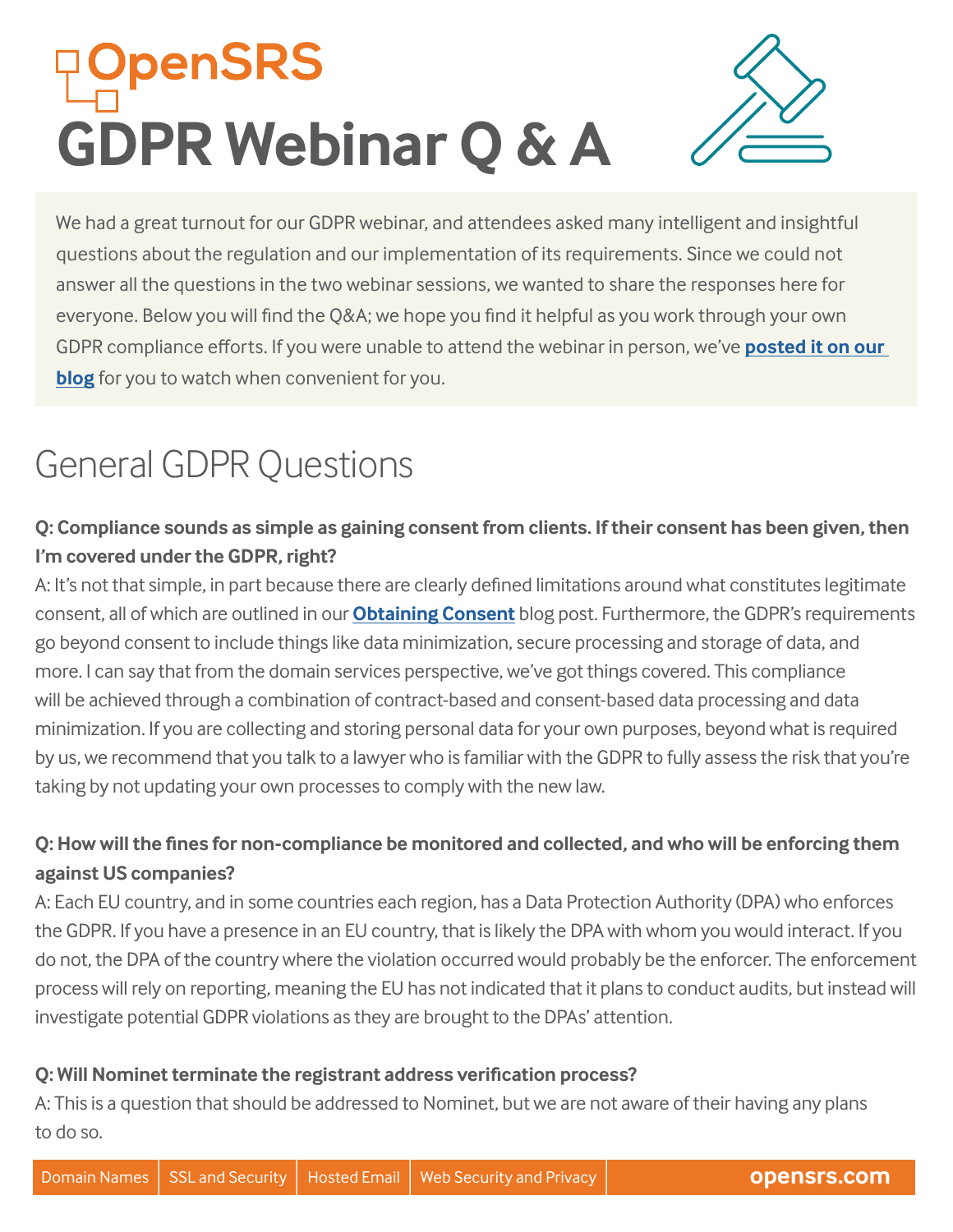# Reseller Requirements

#### **Q: What is the allowed time limit for the changes to take place on the side of the reseller?**

A: First off, if you collect and process the data of EU-locals, or have the potential to, you need to ensure you are doing so in a GDPR-compliant manner by May 25, 2018. Otherwise, you are putting your business at risk. In addition, our **[agreements with resellers](https://opensrs.com/blog/2018/03/gdpr-updates-contract-changes/) will be updated** to require that resellers process data in a GDPRcompliant manner. As for changes that must be made on the reseller's side which specifically relate to Tucows' domain registration processes and modifications to our platforms, there are no mandatory changes you need to make, but there are changes on our end that you need to understand and adjust for if you feel it necessary. One such change is our **[new Whois system](https://opensrs.com/blog/2017/11/gdpr-updates-whois-changes/)** (**see ["Whois - General"](#page-3-0) below**). Another is the introduction of the consent management page for end users, the details of which we address in **[another response](#page-3-1)**. On that note, we are not expecting to have consent for all the millions of domains on our platform from day one (May 25), but by requesting consent at the time of domain registration, renewal, or transfer, we expect that the majority of the registrants in our system will have indicated their consent selection within the first year of this requirement being active. You should consult with your lawyer to determine how to handle consent collection and overall GDPR compliance for your own business.

#### **Q: Do you recommend any particular software to help companies prepare?**

A: No, but I would recommend consulting a lawyer who is familiar with the GDPR and our industry.

#### **Q: Is the OpenSRS/Enom email system being dealt with separately?**

A: Yes, this webinar focused on the wholesale domains platform. Hosted email is being handled separately and presents far fewer challenges. This is because email is a secondary service that doesn't actually require the collection or processing of additional personal data: we simply attach an inbox (or inboxes) to the domain name. At present, we are planning to make minor adjustments to our email service, neither of which will be reseller-impacting.

#### **Q: When will you publish the final updates being made to your contracts?**

A: While we appreciate that uncertainty around these changes is difficult, we hope that an industry-standard amendment will make things easier for both our resellers and the industry as a whole. At the same time, we know that we can't wait too long before sharing those changes with you. If the industry-wide amendment is not ready for distribution by the end of March, then in early April, we will release our own contract changes to our partners.

#### **Q: Does everything described today apply to both OpenSRS and ENOM customers?**

A: Yes. We're applying the same compliance strategy and process across the board, though the visuals, such as emails, landing pages, etc., may have superficial differences.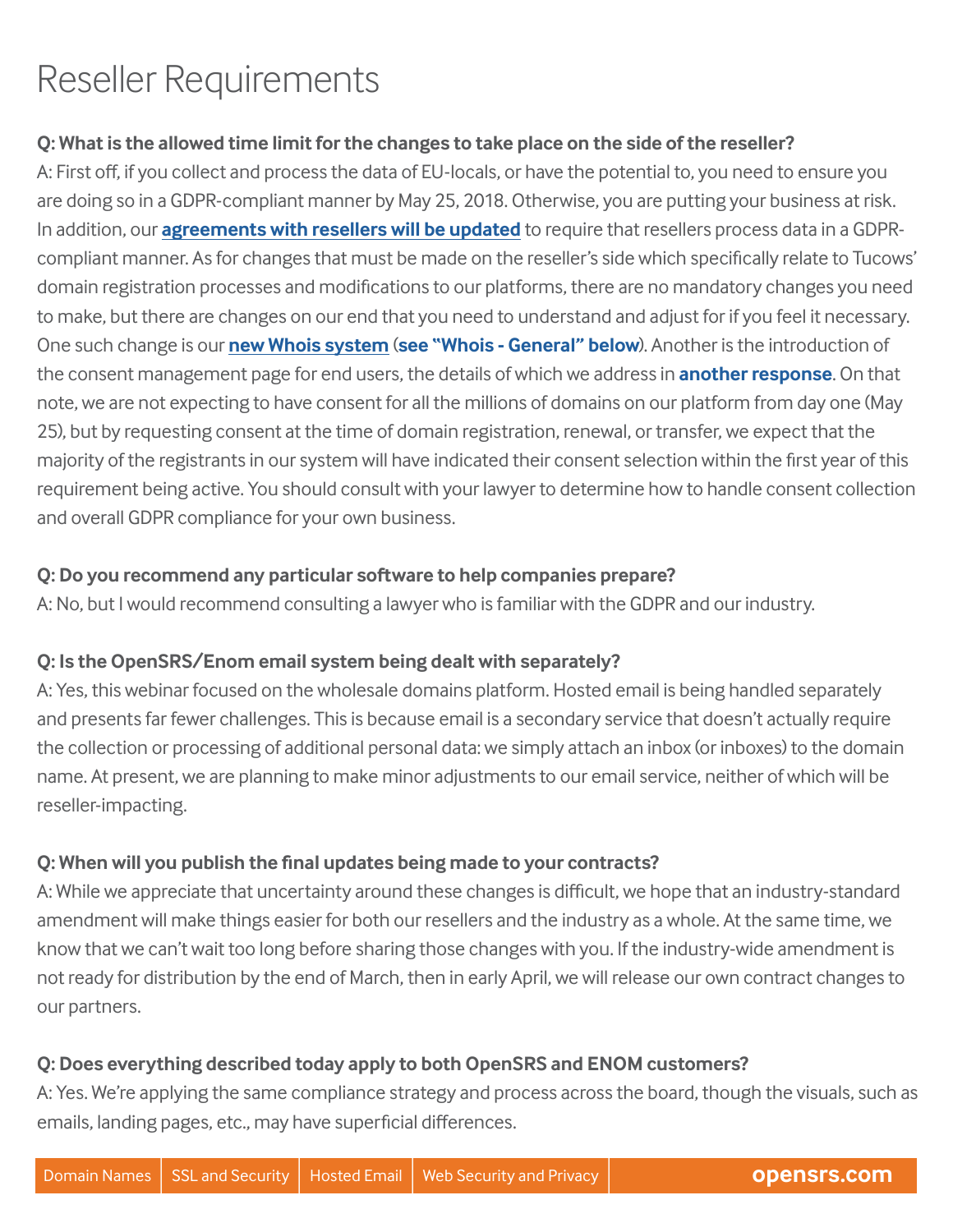#### **Q: What role does Data443 have in your compliance efforts, if any?**

A: None; they seem to be doing interesting work, but we are developing our own in-house solutions for data inventory and management.

# Consent and Identity

### **Q: You list the data elements required by contract as: name, organization, email, country. Why are organization and country required to perform the contract?**

A: This was determined by our legal team to be the minimum set of data that we require in order to identify an individual such that they can enter into a contract for services with us. Here, context becomes very important. The policy conversation inside ICANN about how to reconcile conventional ICANN requirements for data gathering and Whois publication is ongoing, and some possible implementations may use organizational status and/or country of registrant as pivot points for differing treatment of registrant data. In addition, as privacy-related policies around the world evolve, knowledge of the organizational status and country-of-registrant will allow us to determine the degree of data protection afforded the registrant.

# **Q: How does the law address proving identity? As an example: I can create a domain using the registrant name "Donald Duck". If another Donald Duck discovers this and asks for the info to be removed, what proof must he provide to verify that he is, in fact, the same Donald Duck that registered the domain?**

A: The choice to give consent, and the related ability to request erasure of one's personal data, is all tied to a user profile which consists of a unique combination of the data elements we require contractually: name, organization, email and country. If two registrants share the same name but have a different organization, email, and/or country, they are considered to be two separate people, with distinct user profiles in our system. If a request for erasure comes in from someone who does not match the full contact data set associated with a domain, but that someone still claims to be the registrant and data subject for that domain, our Compliance team would work to address the issue.

#### **Q: When will the API functionality to send the consent request be available?**

A: As soon as possible; we are working on this now.

# **Q: Is there a default consent process of any kind? For example, if the customer does not respond to your consent request within a given window of time, are they automatically considered to have consented or not consented?**

A: We will default to a non-consented status after approximately 10 days in cases where we receive no reply from the registrant.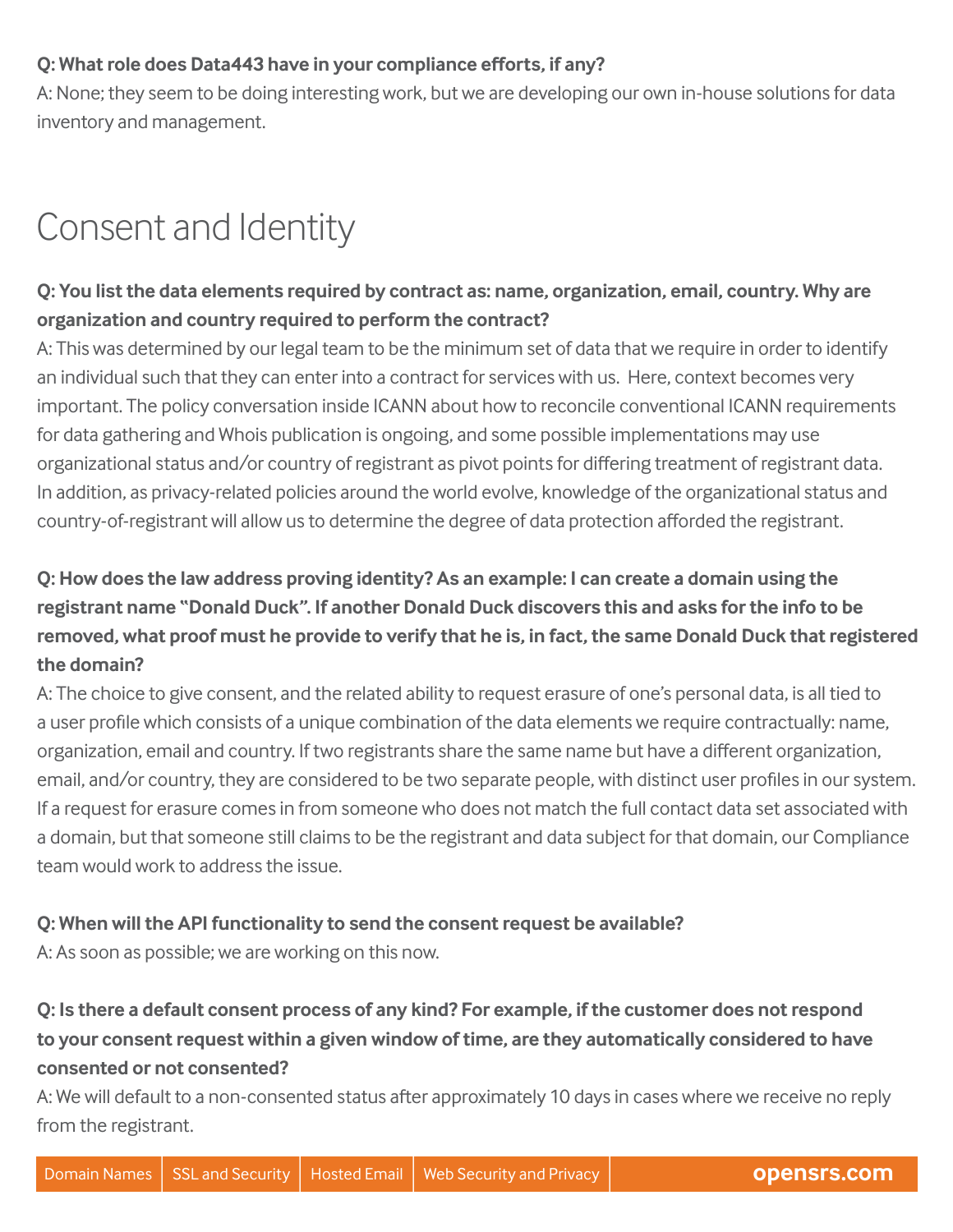#### **Q: What if the registered domain owner is a Business, not a natural person?**

A: We are applying the benefits of the GDPR to all registrants on our platform, regardless of their status as a business or individual. In all cases, the domain would still be applied to a specific user profile, and as such, would need to have a consent status on file.

# <span id="page-3-1"></span>**Q: What happens to pre-existing data, and do we need to send the consent management landing page link to all existing users?**

A: Data that is used to perform the domain registration contract will be maintained in our system for as long as is legally required. For pre-existing data that now requires consent, we will request that consent on a timeline that has been deemed appropriate by our Legal team. We will send the consent management landing page link to the end user at three potential points in the domain lifecycle: when new registration is created, when a domain transfers into our system, or when a domain is renewed. Additionally, resellers may send out the link at their discretion via the option that will be in the control panel or the new API call that we will be offering.

# <span id="page-3-0"></span>Whois - General

#### **Q: Will reseller details still be displayed?**

A: The Whois output for domains registered through OpenSRS currently displays the reseller details and will likely continue to do so after May 25, 2018. This information is not currently included in the Whois output for domains registered through Enom, but it is something we are exploring for the future. We're not 100% certain if the reseller info will continue to appear in the Whois record, as it's not mandatory that we provide it there. It's also important to note that we do not plan to disable the reseller lookup functionality available at tucowsdomains.com, which serves a similar purpose.

#### **Q: Are you going to restrict Whois info on our behalf?**

A: Yes, we will take care of the Whois output, so resellers can continue to send the same info to us that they do today and rest assured that it will be handled appropriately.

### **Q: If only the name, country and e-mail address is required, what's to stop me from submitting fake information? For example, I could sign up with example.email@example.com?**

A: For legal reasons, such as ownership disputes, it's important that the domain contact information be valid and accurate. Additionally, the Registration Agreement, which all domain owners accept as part of registering a domain through a Tucows partner or reseller, confirms that all information provided will be accurate, current, and reliable. These are contractual requirements, and registrants risk having their domain suspended or canceled if these requirements are not met.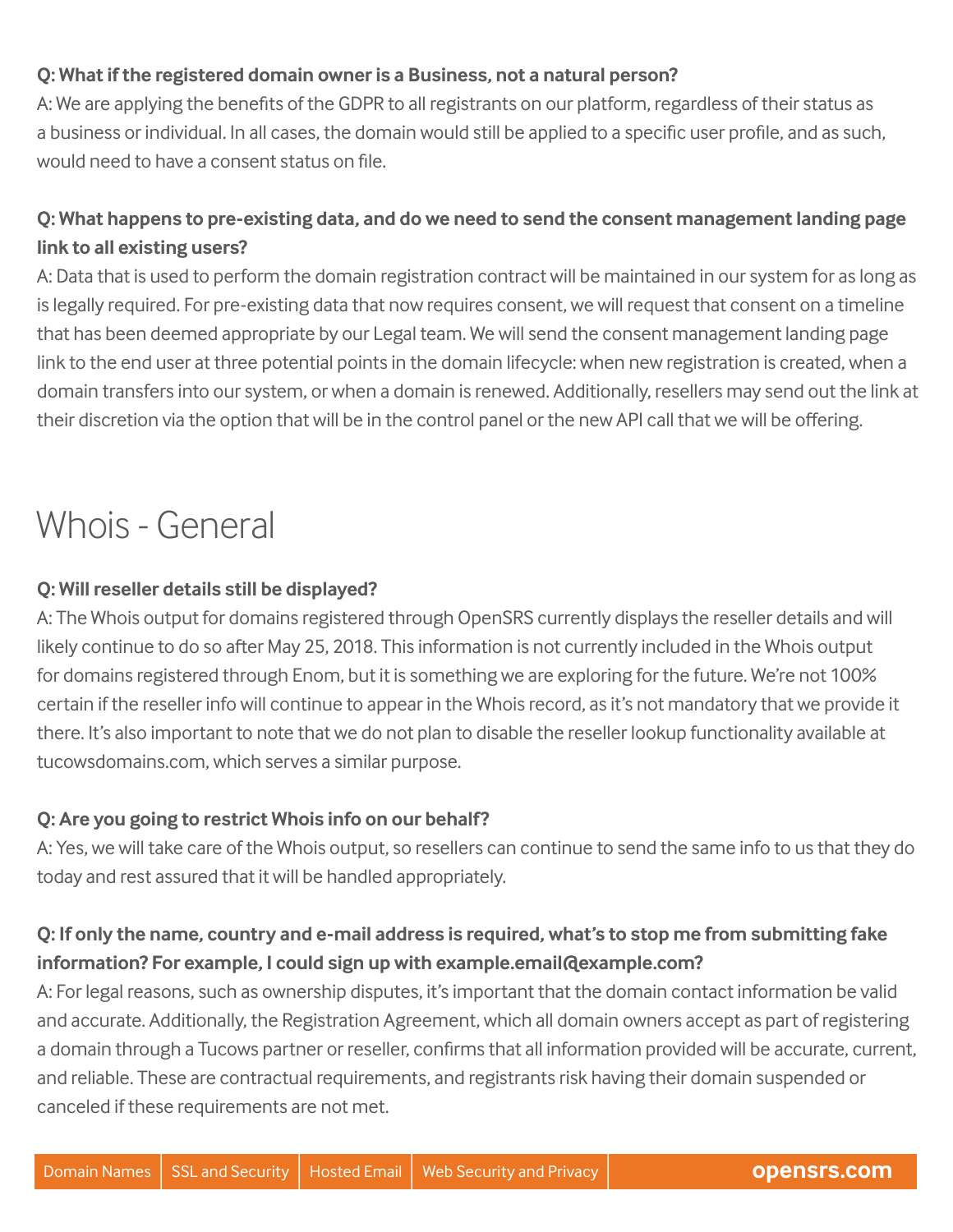# **Q: Are you saying name, email, and country will always be displayed and cannot be opted out of (unless we use privacy protection)?**

A: If you are referring to those data being displayed in the public Whois, than the answer is no, quite the opposite. By default, those data will not appear in the public Whois. However, they will appear in the gated Whois unless privacy protection is active on the domain.

#### **Q: Are you going to restrict Whois info on our behalf?**

A: Yes, we will take care of the Whois output, so resellers can continue to send the same info to us that they do today and rest assured that it will be handled appropriately.

#### **Q: Will there be an option to enable and disable Whois?**

A: If this question refers to public Whois, then no, at this time, we are not making it an option to choose to display personal data in the public Whois. The ability to enable or disable Whois Privacy will remain available and continue to work as it does today. You can check out our **[Whois Changes](https://opensrs.com/blog/2017/11/gdpr-updates-whois-changes/)** post for more information**.**

#### **Q: Can a non-EU domain registrant waive the protections and keep their data public?**

A: Not at this time. We believe that providing such an option puts data at risk and exposes it unnecessarily, but this is currently the subject of discussions within ICANN and with various European DPAs, and we will reevaluate our implementation from time to time in light of further policy developments and guidance received from government authorities.

### **Q: You say "the public Whois has placeholder public data." Will the public Whois output still display domain dates, status, and sponsoring registrar?**

A: Yes. The technical data (the top section of current the Whois output) will show up in the public-facing lookup.

# **Q: Will we be able to see the name servers of domains not in our reseller accounts? Customers frequently ask us to help them move from an existing provider, which requires this information.** A: Yes. The technical data (the top section of the current Whois record), which includes the name servers, will continue to be displayed in the public-facing Whois lookup.

### **Q: Will we be able to see the Whois data for new customers that we are in the process of transferring into OpenSRS/Enom?**

A: If the domain is not yet transferred into your reseller account, then the visibility of Whois data depends on the registrar that the domain is coming from. As we work through the modified transfer process (**[see](#page-5-0)  [question below](#page-5-0)**), we can get a more specific answer to this concern.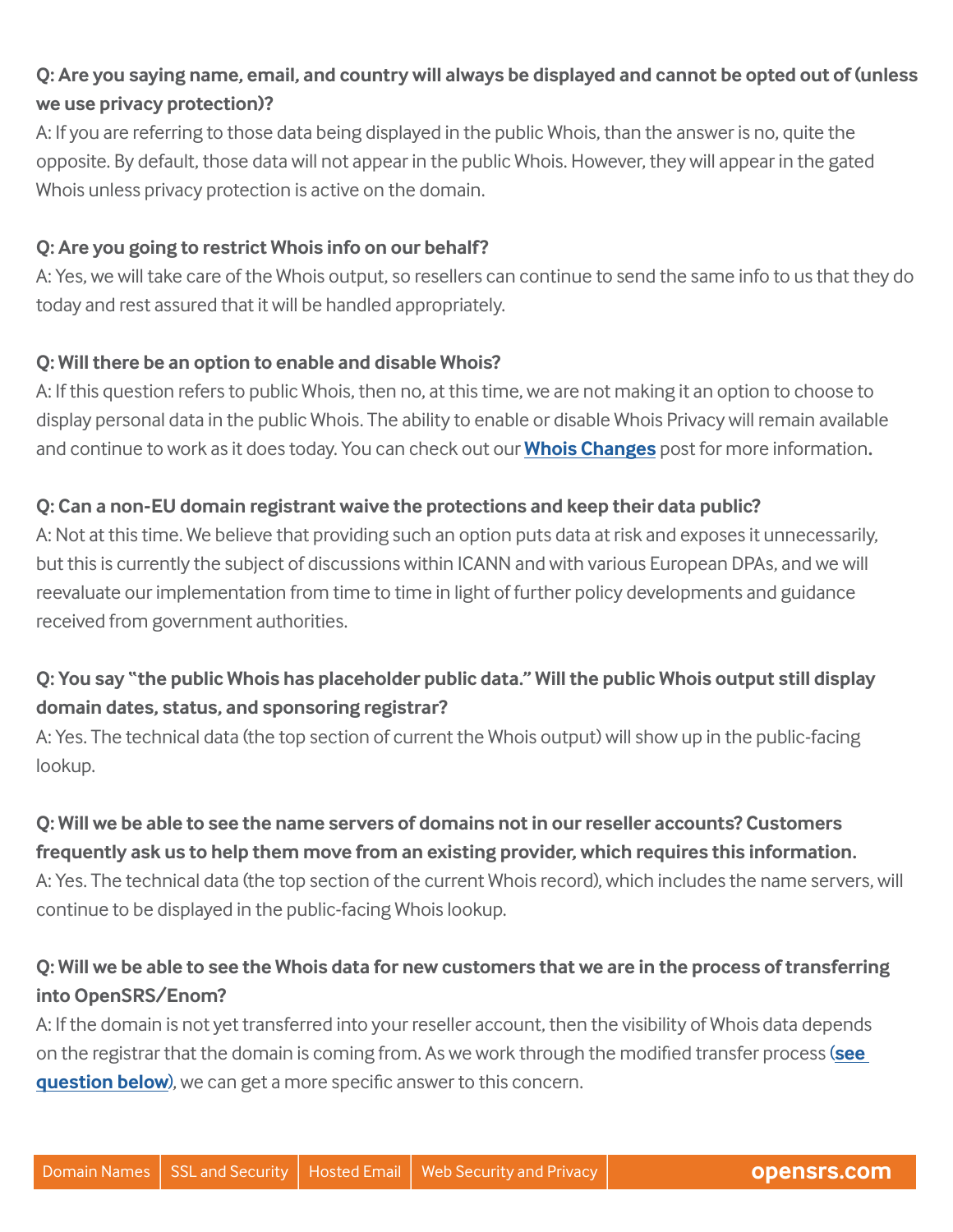#### **Q: How can we verify a domain-validated SSL certificate without being able to view the email address in the Whois?**

A: We are currently working with SSL providers to address that concern, and will share our solution with you as soon as we're able.

#### **Q: Why isn't the Registrar's contract with ICANN sufficient for sharing data in public Whois under the GDPR?**

A: There are a few reasons for this:

- 1. The concept of "data minimization" in the GDPR requires that only the minimum data required to fulfill the data subject's request is solicited from data subjects. The data required by ICANN contracts has not been minimized. For example, Admin, Billing, and Tech contacts are required for historical reasons but are not technically necessary in order to register or establish ownership of a domain. So the ICANN requirement does not align with the GDPR.
- 2. There are contracts between ICANN and the registry, ICANN and the registrar, and between the registry and registrar. According to the GDPR, processing data based on a contract is only valid if the data subject is party to that contract. The domain owner is not actually party to the contract between ICANN and the registrar or registry, so the contract does not cover this data use.
- 3. The data subject requested the registration of a domain, so any contract with the registrant can only cover data processing required to register that domain or justified by another legal basis (e.g. legitimate interest). Publishing data in a public Whois, for example, is not necessary to register the domain, and the rights of the registrant arguably

outweigh the legitimate interest of a public Whois.

#### <span id="page-5-0"></span>**Q: How will domain transfers work moving forward? If a reseller cannot see who owns a domain how can they initiate its transfer with confidence that the request is legitimate?**

A: As mentioned in the question, the problem with continuing to use the transfer process as it stands today is that the gaining registrar would not reliably know where to send the initial Form of Authorization (FOA), since the registrant email will no longer be publicly available to them. To address this issue, the Registrar and Registry Stakeholder Groups' joint TechOps (Technical Operations) sub-group has sent a **[letter to ICANN](https://www.icann.org/en/system/files/files/gdpr-comments-contract-party-techops-icann-proposed-compliance-models-08mar18-en.pdf)**, proposing changes to the transfer process. They suggest that the initial Form of Authorization should be optional, and instead, possession of the transfer authorization EPP code will be required to initiate the transfer. Then the current registrar, which does know the owner's email, would send a mandatory confirmation FOA (this FOA is currently optional), and the transfer would only proceed if the domain owner completes the FOA sent by the current registrar within 5 days. The letter in which this change was proposed was sent to ICANN very recently, so we don't yet know how ICANN will respond. Changing the transfer process is not a simple task, as it's a consensus-based policy with a specific protocol that must be followed to approve any modifications. Each registrar will have development work to do once the course of action has been determined, but domain community is united in working towards a timely and viable solution.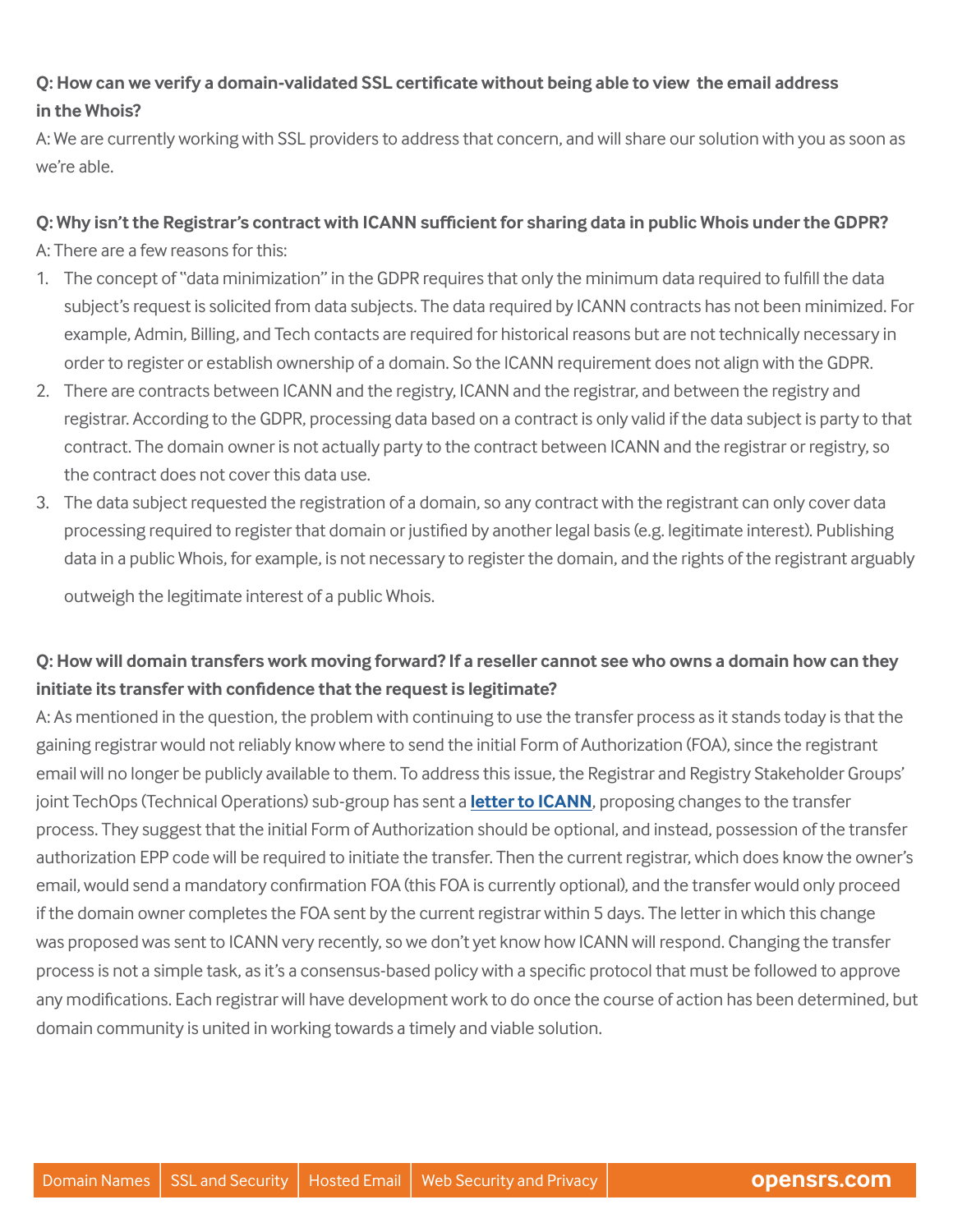# Whois - Gated

#### **Q: Will resellers still be able to see all available Whois data or will they we be required to use the gated Whois?**

A: Resellers will be able to access all the Whois contact data that we hold for their end-users within the Reseller Control Panel, just as they do today.

#### **Q: In gated Whois view, you're still showing address and phone number data. So you'll still potentially collect those pieces of data on a consent basis?**

A: Yes, exactly. Any pieces of data we have consent to process will be displayed in the gated Whois, unless, of course, the domain is privacy-protected.

#### **Q: Will the gated Whois affect non-EU domain registrants?**

A: Yes. We are applying all GDPR-related process changes platform-wide, meaning all registrants will receive the same level of data protection regardless of citizenship or location.

#### **Q: Do you have examples of what types of authorities will have access to the "Gated Whois"?**

A: We expect that various law enforcement agencies will be accredited for access, and possibly other groups such as intellectual property lawyers and members of the security community.

#### **Q: Would law enforcement need to contact Tucows directly to obtain any "hidden" information, or would they reach out to the reseller?**

A: Law enforcement authorities currently contact Tucows to obtain data that is hidden with Whois Privacy, and will continue to do so once the gated Whois system is live. Similarly, in the future, when they need access to the gated Whois, they must request it from Tucows directly because we control entry to that system. That said, they may also contact the reseller.

**Q: The current system in place requires law enforcement to have warrants or legal grounds in order for them to obtain the Whois information for a privacy-protected domain. If they get access to the gated Whois, does this mean that they can access this information without having to provide proof of legal grounds to get the data?** A: Access to the gated Whois will only reveal information which is currently (prior to May 25 2018) public. It will not reveal the Whois information for privacy-protected domains. In fact, the Whois output for privacy-protected domains will be the same in both the public and gated Whois, and we will continue to require a court order or other legal documentation for access to this information, as we do today.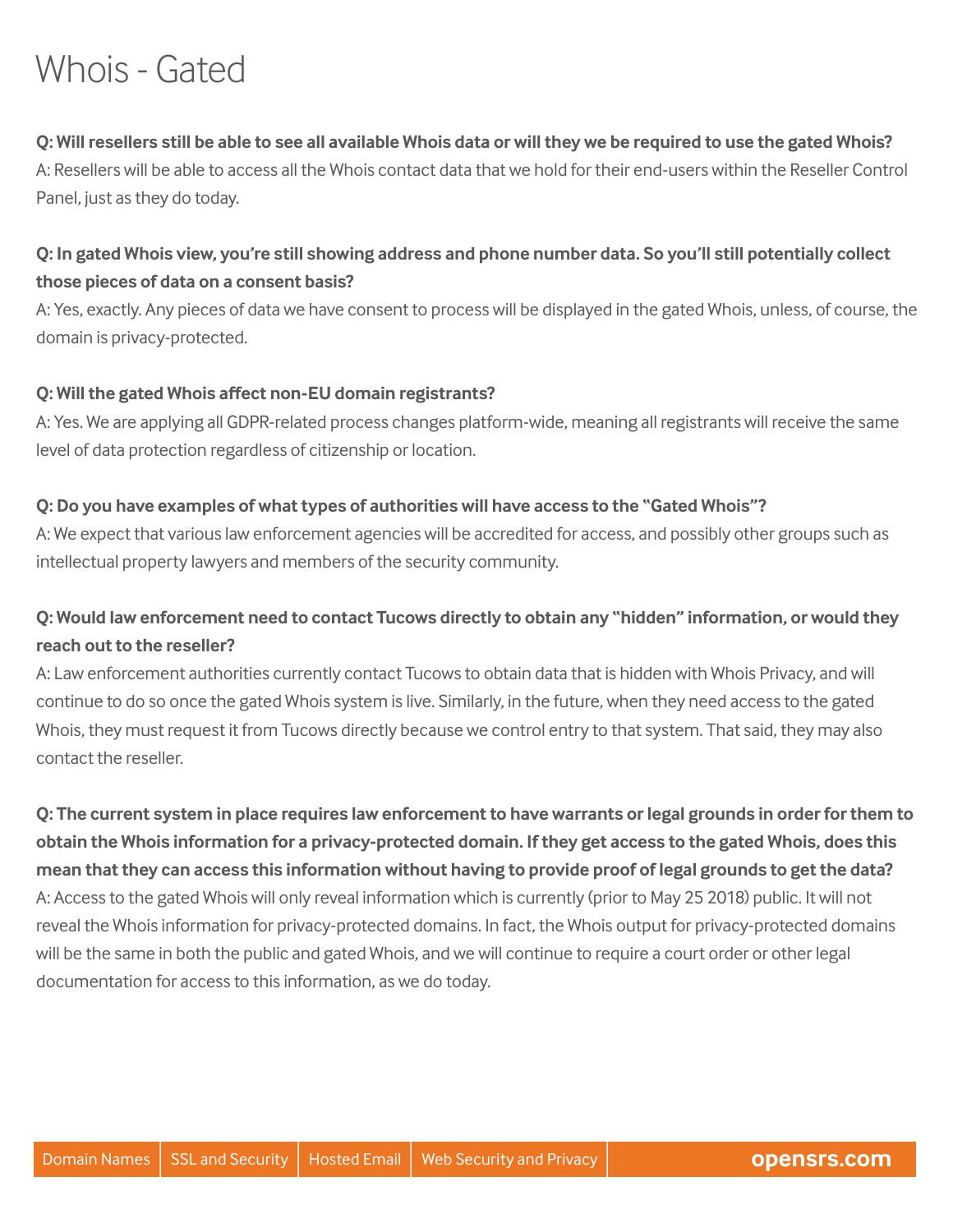# Whois - Privacy Service

### **Q: On the "Do We Still Need Whois Privacy" slide, it said "Data may be legally required in the public Whois" — why would data be legally required in the public Whois?**

A: Currently, no legal basis for publishing Whois data has been determined, and thus, the public Whois will effectively "go dark" on May 25th, 2018. However, there's an ongoing industry conversation about what the legal basis for publication could be; as that progresses, a legitimate legal basis may be identified.

# **Q: In the short term, so that domain Whois data is GDPR compliant, do all customers need to be placed behind a domain privacy service, or should we be making changes to hide data that doesn't need to be made public?**

A: Tucows will take care of ensuring our Whois system is GDPR-compliant; no action is required on the reseller's part. For domains that are protected with Whois Privacy, the public Whois output will remain the same once the GDPR is in effect. For domains without Whois Privacy, all personal data will be removed from view in the public Whois but will be accessible via the gated Whois. So no, you do not need to place all your customers behind a domain privacy service. However, we recommend that you continue selling Whois Privacy, as it still presents benefits to the end user. To learn more, please see our **[Whois Changes blog post](https://opensrs.com/blog/2017/11/gdpr-updates-whois-changes/)**.

### **Q: The sample Whois Privacy Output slide shows a registrant phone number — is that correct?**

A: The Whois Privacy output currently shows, and will continue to show, a phone number, but it's a Contact Privacy service number, not the registrant's real phone number.

#### **Q: What will the difference be between the gated Whois and the domain privacy Whois?**

A: The gated Whois is a portal where accredited third-parties can access "full" Whois information, and the output available here will include personal data that will be hidden from the public Whois once the GDPR is in effect. However, the Whois output for domains with Whois Privacy will remain the same as it is now, both in the public Whois and in the gated Whois. This means that Contact Privacy details, including a contact privacy email, will be displayed for domains with Whois Privacy in the gated Whois. For a helpful visual snapshot of the difference, check out our **[Whois Changes post](https://opensrs.com/blog/2017/11/gdpr-updates-whois-changes/)**.

#### **Q: Can we run our own privacy service, i.e. have our information show in Whois?**

A: This is a complex decision for a reseller to make, for a few reasons. There are requirements in our Reseller Agreements around what privacy or proxy services may be used for domains on our platform.. Additionally, ICANN has requirements for any privacy or proxy provider and is working now on an accreditation process for providers of those services. We encourage any reseller to review their options with the help of their legal counsel and the operative reseller agreement before beginning to offer such a service.